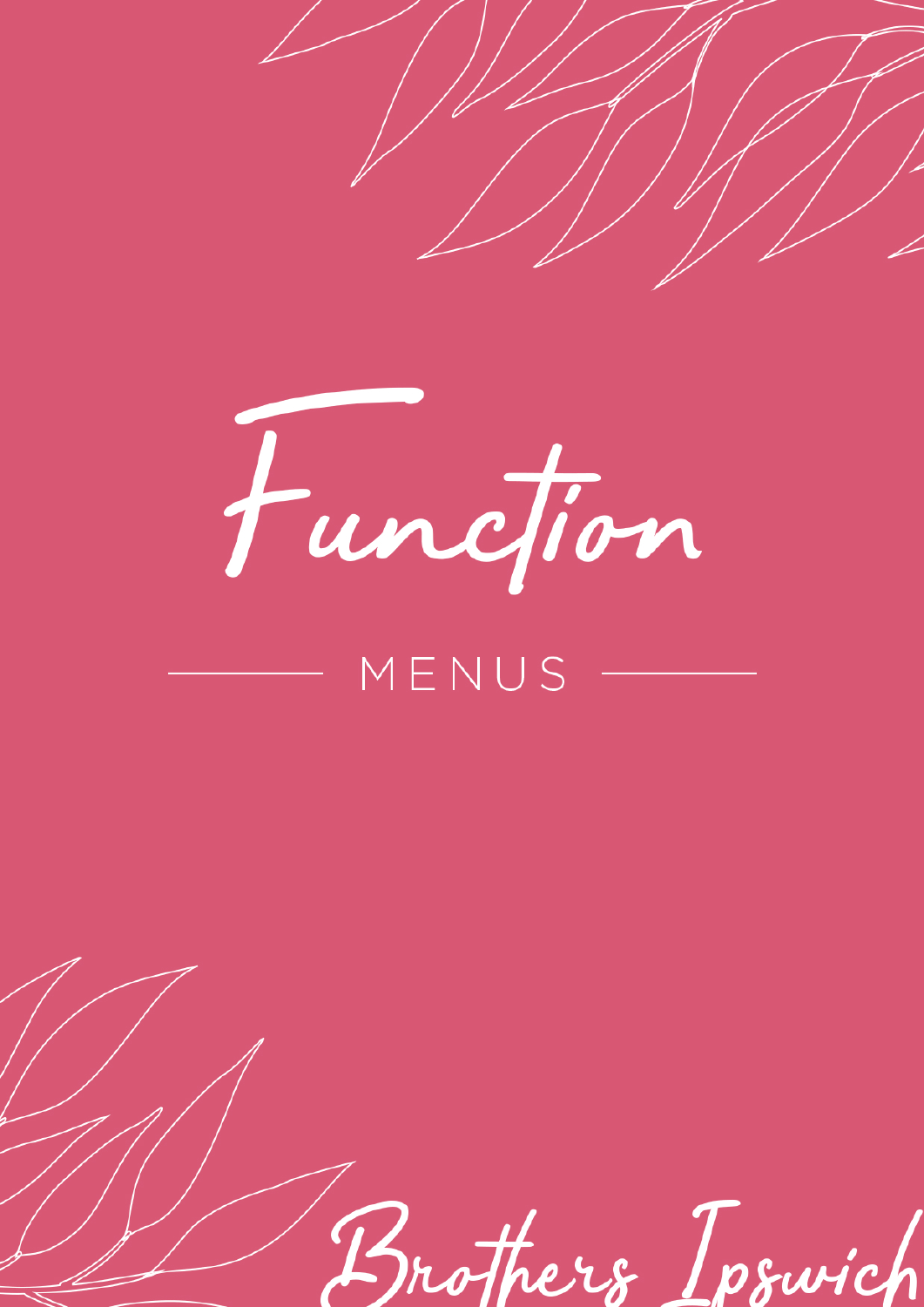TRADITIONAL DINNER MENU; CAN BE SERVED AS AN ALTERNATIVE DROP WITH A CHOICE OF TWO DISHES



Entrée

QLD Prawns with Lettuce, Cocktail Sauce, Lemon & Sourdough

Slow-Cooked Pork Belly with Apple & Fennel Salad, Apple Balsamic

Chicken Tikka with Honey Yoghurt, Steamed Rice (GF)

Forest Mushroom Quiche with Green Leaves, Sherry Vinaigrette (V)

> Greek Lamb Cutlets with Hommus, Raita, Flat Bread

Beef, Mushroom & Juniper Pot Pie

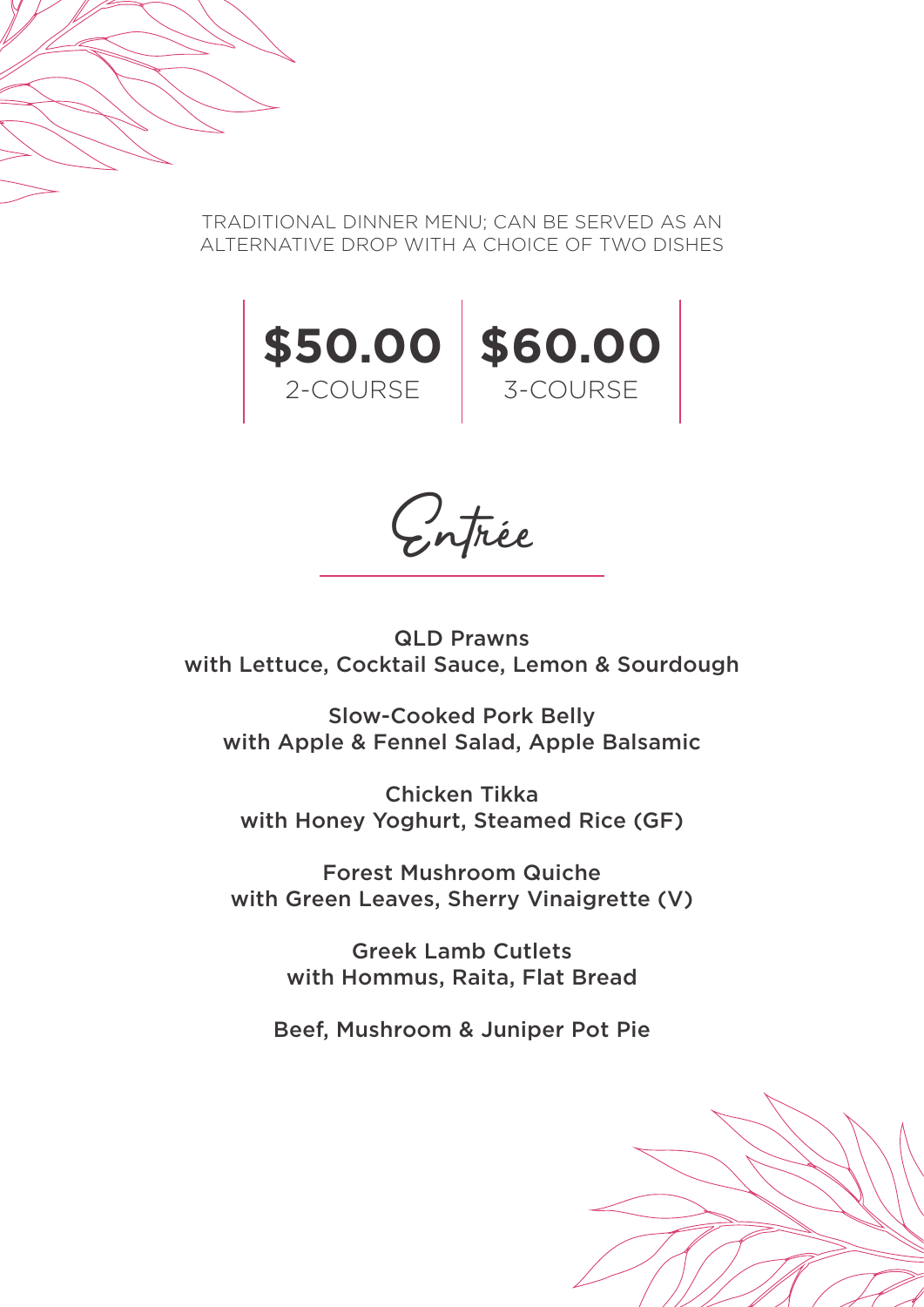

 $M$ ain

N.T. Barramundi with Warm German Potato Salad

Flame Grilled Porterhouse with Mash, Seasonal Greens, Red Wine Jus (GF)

> Supreme of Chicken with Caramelised Carrots, Chive Mash, Hollandaise (GF)

Over Roasted Pork Cutlet with Spiced Pumpkin, Baked Apple

Forest Mushroom Risotto with Chevre, Herbs, Grana Padano

Oven Roasted Lamb Rump with Sweet Potato Mash, Beans, Rosemary Jus

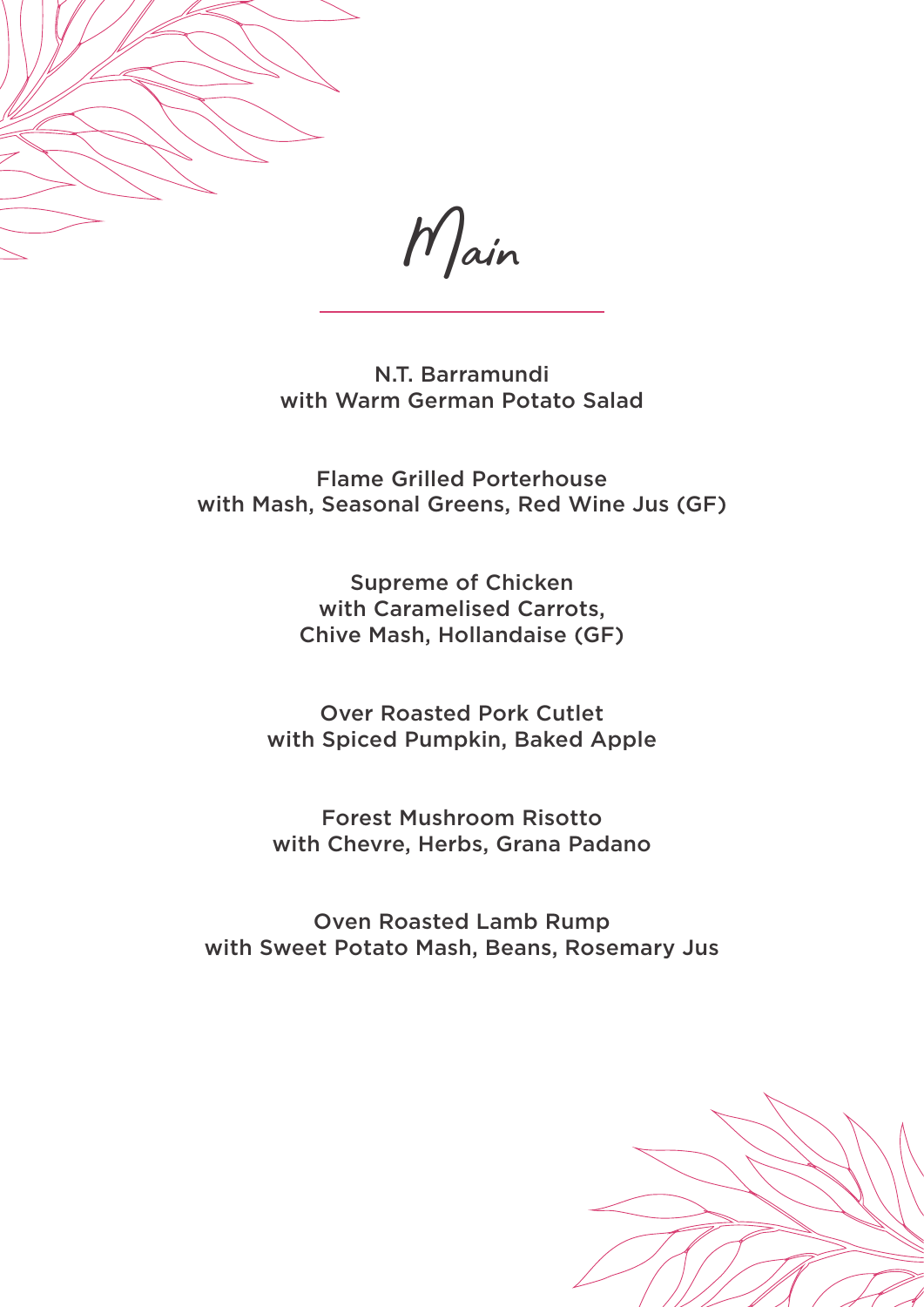

Dessert

Pavlova with Seasonal Fruit, Berry Glaze, Passionfruit Crème (GF)

Pot au Chocolat with Shortbread, Fresh Strawberries

Orange Almond Cake with Sweet Yoghurt, Candied Pistacchio Praline (GF)

Lime Baked Cheesecake with Chilli Caramel & Passionfruit Ice Cream

> Chocolate Mousse Tart with Berry Coulis, Double Cream

Sticky Date Pudding with Hot Butterscotch Sauce, Vanilla Bean Ice Cream